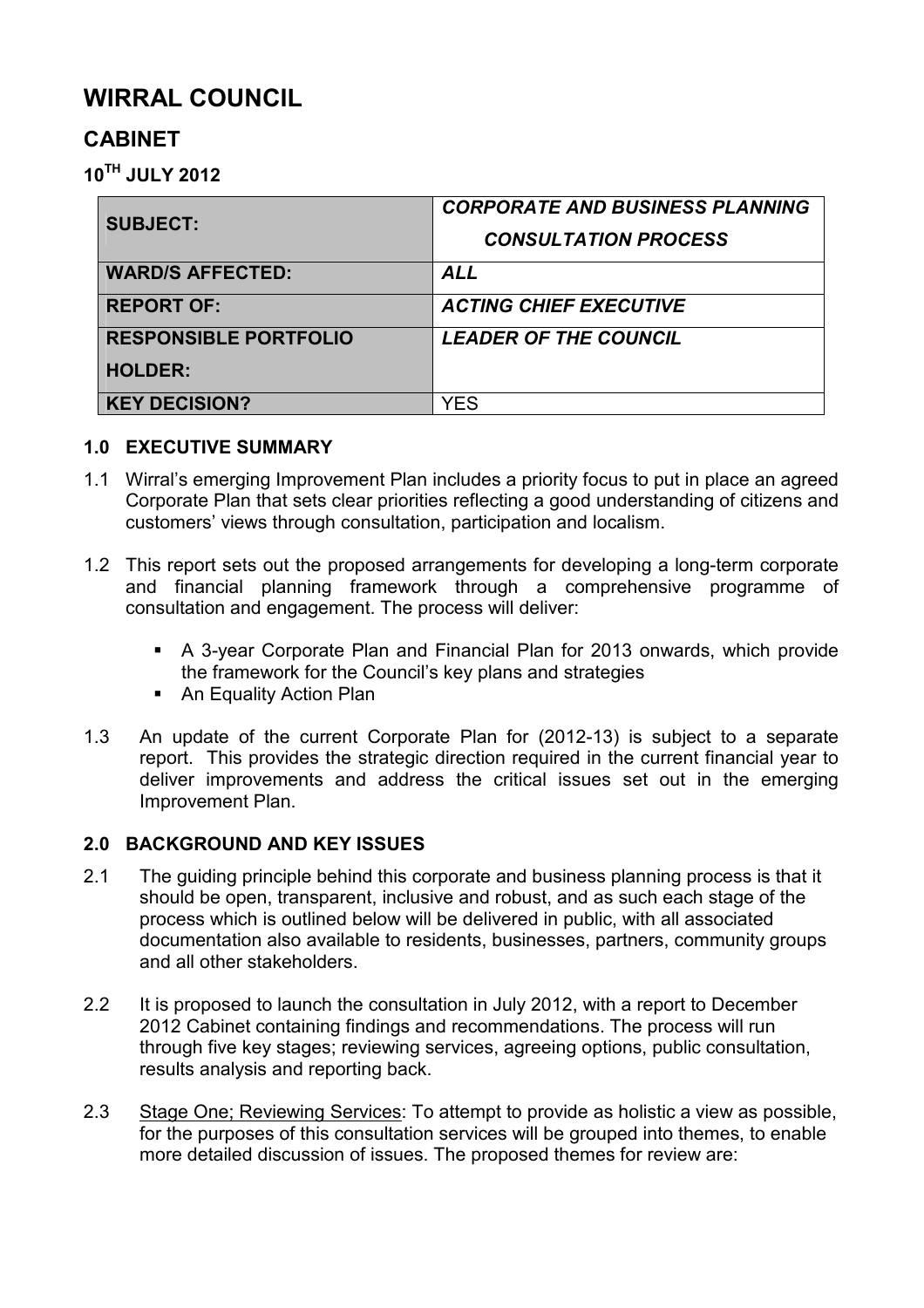- § Your Family: Adult Social Services
- § Your Family: Children's Services
- § Your Economy
- § Your Neighbourhood
- § Your Council

Appropriate senior officers within each of these themed areas are tasked with producing 'service status' reports, which detail in candid terms exactly what services are being delivered, what those services achieve in terms of outcomes and results, what those services cost and what financial and other challenges they face.

- 2.4 Stage Two; Agreeing Options: The options will be developed, by Council officers, into a series of questions for public consultation. These documents will first be agreed with the appropriate Cabinet lead, and will then be validated by an external, impartial research specialist to ensure that, before consultation begins, the tools which are being used are appropriate, robust and will generate genuine and actionable results.
- 2.5 Stage Three; Public Consultation: A six-week public consultation period will commence in September 2012. This programme of consultation will involve an extensive programme of events and outreach work, as well as a detailed strategy for maximising media coverage, employee engagement, online responses and, importantly, extensive and genuine engagement with hard to reach groups, particularly those groups defined as 'protected'. As part of this process, a series of workshops with the Council's Overview and Scrutiny Committees will be held during early September, to further investigate the contents of the report. Scrutiny Chairs will have support from a range of co-opted members, who will be brought into the process from public, private and partner organisations and groups to offer expert guidance and opinion. The purpose of these workshops will be to challenge, investigate and develop the content of the service status reports, before submitting to the Administration their views on the options for consultation.
- 2.6 Stage Five; Analysis of Results: Using the feedback received from the consultation programme, Council officers will begin to analyse results. Again, these reports will be externally validated to ensure impartiality and accuracy and will, once that process is complete, be made available to the public through publication on the Council website and communication through the local media. The reports will then be forwarded through to the final stage of the process.
- 2.7 Stage Six; Reporting Back: Upon receipt of the findings reports Cabinet will have the opportunity to provide final comments on their contents. The reports will be presented to the Council's December Cabinet as recommendations and used to inform the Council Budget for 2013/14. They will further be used to develop the Councils Corporate and Financial Plan. Specific proposals relating to potential services changes will then require specific consultation with service users affected immediately following this process. At this stage of the process Cabinet will also be in a position to agree a three-year Corporate Plan and Financial Plan, ensuring that Council resources are targeted at agreed priorities.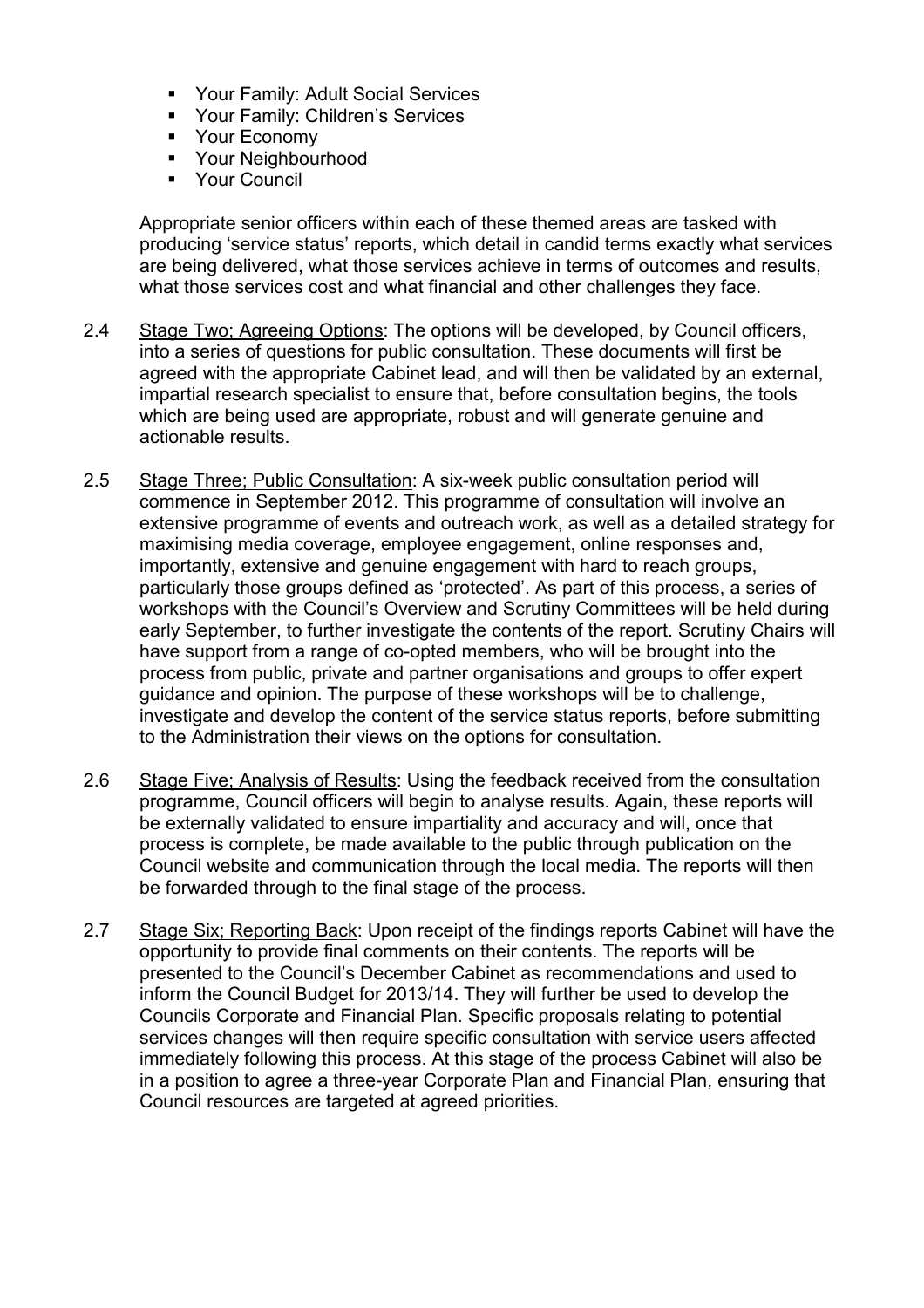## **2.8 TARGET AUDIENCES**

This consultation is open to all residents, and we will attempt to ensure that all residents and communities have the opportunity to contribute and make sure their voice is counted. Therefore, the target audience is simple: every Wirral resident. While we will employ a number of methods to communicate this process and project to every resident, we will further target those groups who are traditionally hard to reach, and seldom feel both noticed and listened to by the Council.

Specifically, additional resource and targeted activity will be employed to encourage participation from people who share the following protected characteristics:

- Older people
- § Younger people
- People with disabilities
- People from BME communities
- Gay, Lesbian or Bisexual people
- People who have undergone gender reassignment

Additionally, extra activity will take place in those geographical areas of the borough which, traditionally, produce lower than average levels of engagement in previous Council consultation exercises. These areas are generally concentrated on the East of the borough. Concentrated activity targeted at these groups and in these locations will aim to ensure that the resulting data from the consultation is as representative of the broader population as possible.

#### **2.9 COMMUNICATIONS PLAN**

- 2.10 This section of the report contains the various methods, channels and promotional ideas which will be designed and implemented to ensure the highest possible engagement throughout this entire project, but particularly during the period of public consultation. This section is broken down into sub-sections covering:
	- Direct engagement<br>■ Targeted activity
	- § Targeted activity
	- Advertising and general promotion
	- Local and regional media
	- Online communications
	- Employee engagement

Key messages for each communication plan will be tailored to suit audience and channel, but will still promote the guiding principles of the project. The following communications plan covers only 'top-level' activity, further work and ideas will be developed in the coming months as this project progresses and will be constantly added to the plan.

2.11 Direct Engagement: An extensive "Road Show" is currently in development. This will consist of up to 6-events per day, 7 days per week for the duration of the public consultation period. The events will come under three main 'types':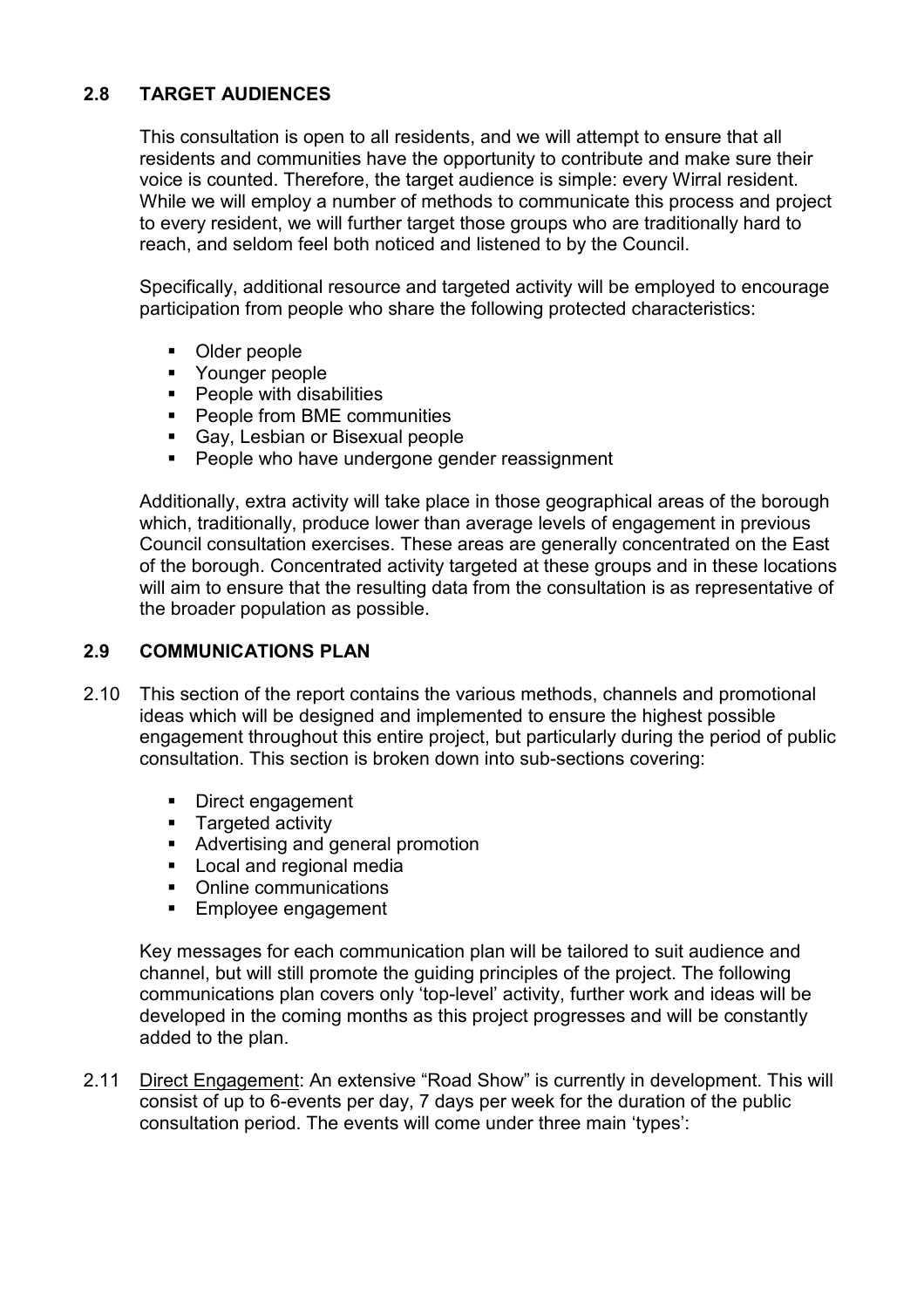- Retail: High footfall, generally private sector locations to hand out questionnaires (supermarkets, shopping centres etc).
- § Presentations: Community organisations, partners and other groups for a detailed presentation to groups of residents and stakeholders.
- Focus Groups: Detailed discussions on themed options, with particular interest groups such as 'Friends of the Park' etc.
- 2.12 Targeted Activity: The consultation project will specifically target a number of groups who share protected characteristics. An enhanced consultation and engagement programme will be developed and implemented to ensure no part of Wirral's community is ignored, with specific activity focussing on those groups who are generally classed as being 'hard to reach'.
- 2.13 Advertising and General Promotion: A range of interruptive, one-way pieces of advertising will complement the other communication channels for this consultation. This will be done at minimal cost, and will be used to convey our key messages and direct people to other channels where they can take part in the consultation (i.e. web, events etc).
- 2.14 Local Media: We will engage with the media and the local online community to ensure that the consultation is promoted as widely as possible. As with previous consultations, we will also make use of contacts that have been developed with local residents' associations, partner organisations, parishes and other groups that publish their own newsletters and would feature publicity about the process. This approach has proven to be very successful for previous consultations and has helped to ensure that people are aware of the opportunity to feed into the process.
- 2.15 Online Communications: The Council's website, as well as other Council owned sites, will be used to promote the consultation throughout the process, with tools such as online feedback, video and updates available on a weekly basis.
- 2.16 Employee Engagement: Our staff will be an important audience for this process, and their views and opinion will be vital to its success. Therefore, a range of engagement and feedback projects will be developed, including presentations, focus groups and meetings with the Cabinet and Leader of the Council.

## **3.0 RELEVANT RISKS**

3.1 A project team and plan has been established, which will meet weekly to develop and deliver a project plan, with robust risk assessment arrangements. The key risk for this project is that failure to deliver a successful consultation project will leave the Council unable to develop a Corporate or Financial Plan and make the budget savings required in 2013/14.

## **4.0 OTHER OPTIONS CONSIDERED**

4.1 The approach outlined in this report responds to the independent review of Corporate Governance arrangements, the priorities for improvement adopted by the Wirral Improvement Board and the Council decisions in relation to ensuring that lawful engagement and consultation are central to all Council budget and decision making processes. Therefore no further options have been considered.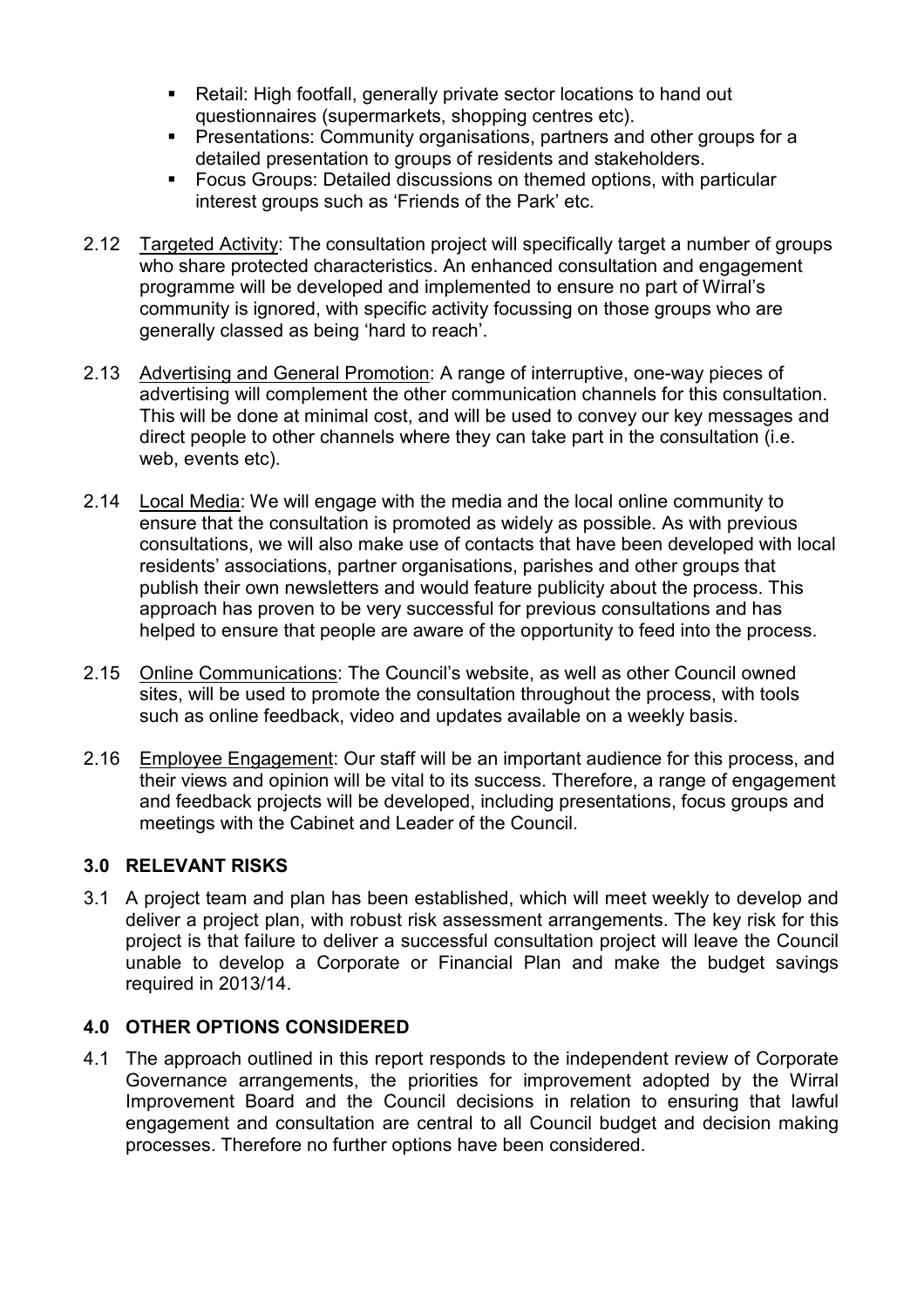## **5.0 CONSULTATION**

5.1 The Council has agreed with the voluntary, community and faith sector to define and strengthen relationships between these sectors for the benefit of all Wirral communities. There is a commitment to extensive consultation with local communities. The legal responsibilities regarding consultation and engagement are set out below.

## **6.0 IMPLICATIONS FOR VOLUNTARY, COMMUNITY AND FAITH GROUPS**

6.1 The Council with its statutory partner organisations has adopted an agreement with the voluntary, community and faith sector which is designed to define and strengthen relationships between these sectors for the benefit of all communities. The involvement of the voluntary, community and faith sector to inform the evidence base will be crucial.

#### **7.0 RESOURCE IMPLICATIONS: FINANCIAL; IT; STAFFING; AND ASSETS**

7.1 Existing staffing resources will be used to develop and deliver this project, through the temporary secondment of a number of staff to join a consultation and engagement team and administration team to ensure the resources are available to complete this project within the timeframe required.

## **8.0 LEGAL IMPLICATIONS**

- 8.1 Recent case law has made it clear that any consultation undertaken must be meaningful, informed and reasonable. Failure to ensure this could lead to legal challenge and any decision taken which takes into account the consultation could be undermined and open to challenge by way of Judicial Review.
- 8.2 The Local Government and Public Involvement in Health Act 2007 came into force in April 2009 and introduced a duty for local authorities to involve, inform and consult with their communities. The duty is wide-ranging and applies to the delivery of services, policy and decision making and means the Council must consult relevant individuals, groups, businesses, organisations and other stakeholders that the Authority considers likely to be affected by, or have an interest in, their actions and functions.
- 8.3 Under engagement, the Equality Duty 2010 places a legal duty on the Council to:-
	- Gather equality information to provide adequate evidence for decision making in policy and service development.
	- **Engage service users, residents, employees, trade unions, businesses and Fig. 2.** organisations to set equality objectives – which are most likely to make the biggest difference in tackling inequalities?
	- Review progress of equality objectives.
	- § Publish all engagement undertaken

With this being undertaken in order for the Council to:-

- Identify particular needs, patterns of disadvantage and poor relations between groups. Protected groups can be well-placed to help here.
- Understand reasons for disadvantage, low participation rates and poor relations.